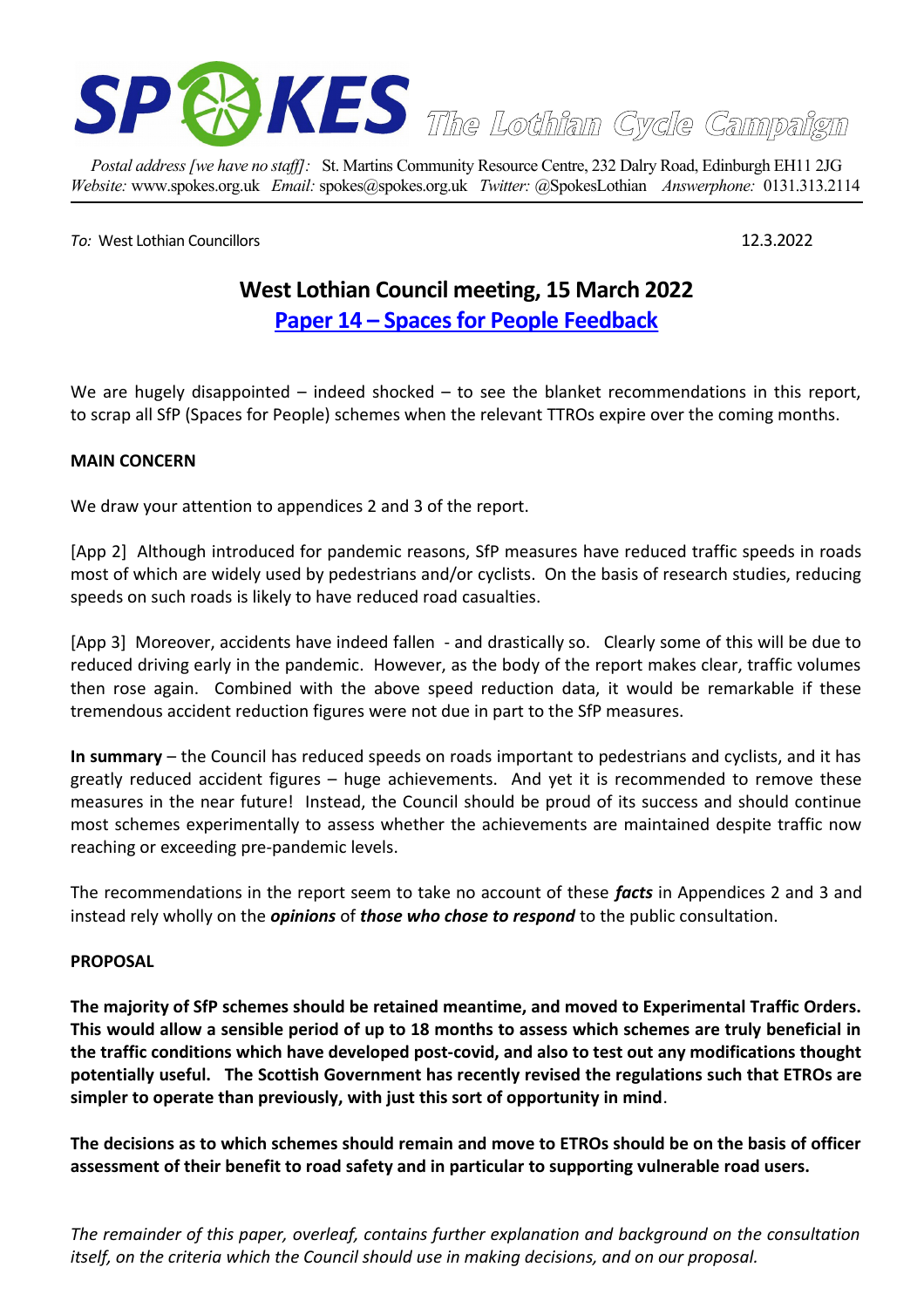## **THE PUBLIC CONSULTATION – WHAT DOES IT TELL US?**

Whilst we acknowledge the effort that went into undertaking the consultation, we ask councillors to consider the following points.

1. **Respondents to the consultation were in the dark about accident reduction and speed reduction outcomes**. Had these facts been presented in the survey, responses may have been very different.

Indeed it is clear from the results that the views of those who chose to respond to the consultation were at odds with the factual data in appendices 2 and 3. Respondents overall were negative about most aspects of the speed limits and SfP measures and many were convinced that they had increased danger. Yet the facts about speeds and accidents show that safety improved.

2. **Those who chose to respond were highly unrepresentative of the general population**, and in particular the **vulnerable categories** of the young and elderly were hugely under-represented..

- only 0.1% were under 16
- only 5.9% were 16-24
- only 6.2% were 65-74
- only 1.1% were 75+
- This age profile seems very likely to over-represent the opinions of car users whereas public authorities should if anything have even greater consideration for vulnerable road users, in line with the traffic hierarchy in the Highway Code and in government policy documents.
- **Only 2.8% of respondents did not have a car** (or van) grossly under-representing this category of people who have no choice but to get about by foot, bicycle or public transport.

3. **Spaces for People has been controversial across the whole UK with certain categories of people highly motivated to respond**. As a result, there has been concern by many local authorities that SfP consultations are not as reliable or representative as one would hope. Councils have therefore assessed SfP outcomes in a variety of ways and taken decisions not always in line with consultation outcomes.

- Knowledge of a survey is often passed between groups with an interest in one particular outcome, via email and social media, thus ensuring that members of those groups are more likely to respond than the typical person in the street. We ourselves do this for our members, as do other groups with different views and much larger social media or email lists.
- In view of the above, Edinburgh Council commissioned a representative survey by an independent polling organisation, in addition to their standard consultation. Whilst their consultation produced results similar to West Lothian's, the independent representative survey was much more positive on SfP measures. As a result Edinburgh retained the majority of its SfP measures, moving them to Experimental Traffic Orders for further assessment.
- Several local authorities with particular concerns have investigated responses in more detail and discovered minor or severe manipulation. One extreme Edinburgh example, which obviously was easily identified, involved [18,000 fraudulent submissions,](https://www.edinburghnews.scotsman.com/news/transport/edinburgh-spaces-for-people-consultation-targeted-by-hacker-3270528) but smaller multiple or fake entries were also discovered – as other councils too have uncovered.

**In conclusion, public consultations can certainly be valuable in gaining ideas and suggestions, but the Council must be wary of taking them as referenda or decision-breakers. The fact that the some of the opinions of those who chose to respond are at odds with the factual data in appendices 2 and 3 is a clear reason for caution in relying entirely on the consultation results when making decisions.**